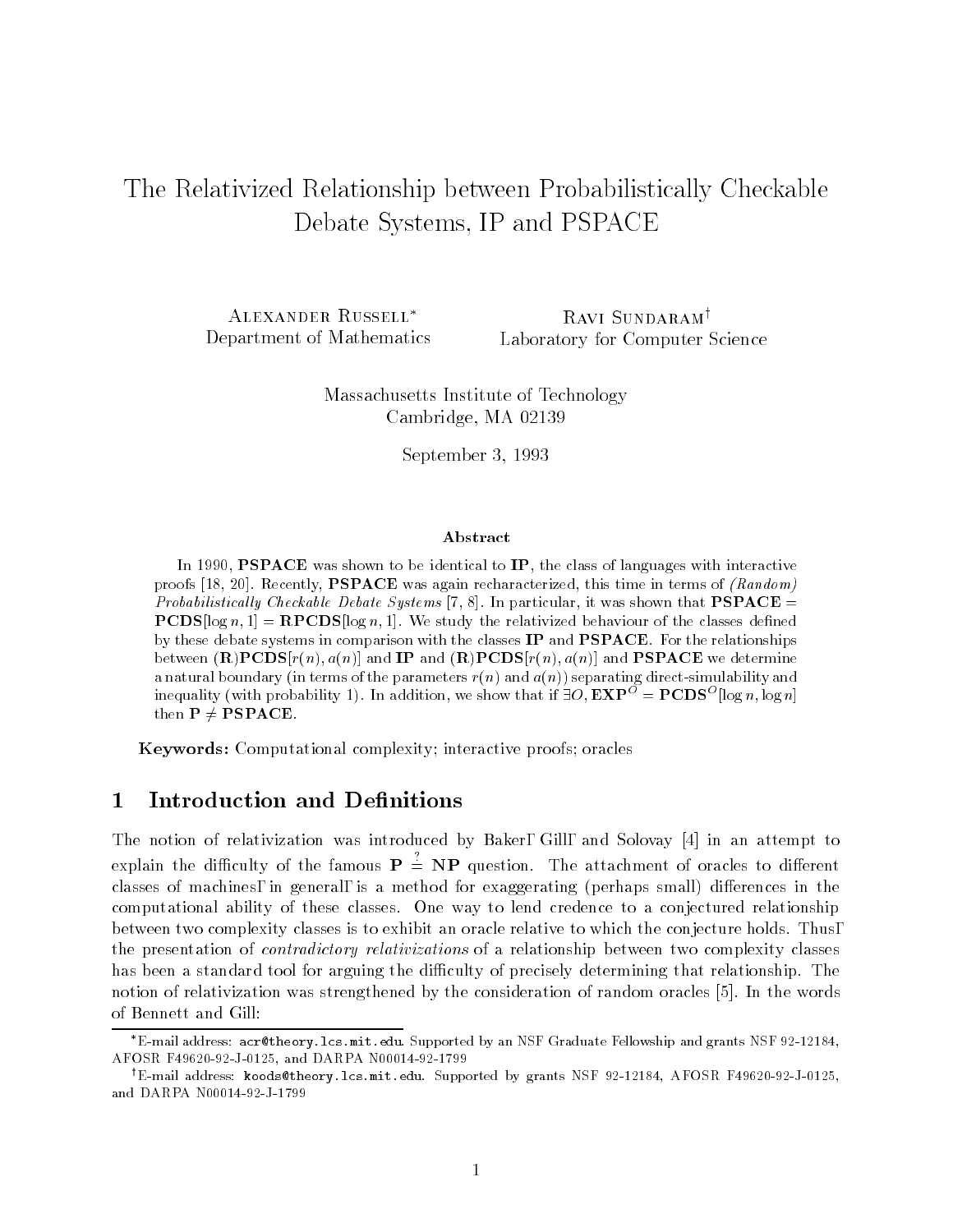... random oracles, by their very structurelessness, appear more benign and less likely to distort the relations among complexity classes than the other oracles used in complexity theory and recursive function theory, which are usually designed expressly to help or frustrate some class of computations.

This led them to formulate the RANDOM ORACLE HYPOTHESIS [5]: the relationship between two natural complexity classes is preserved with probability 1 under relativization by a random oracle. In this new framework, a conjectured relationship may be supported by showing that it holds with probability 1 relative to a random oracle. Clearly, this framework precludes the existence of contradictory (probability 1) relativizations.

Counter-examples to the random oracle hypothesis have been demonstrated and discussed in [12, 13, 14, 17, 19]. Recently, the random oracle hypothesis suffered a particularly crippling blow: the classes IP and PSPACE were shown to be equal [18, 20] despite separation with probability  $1\,[10, 6]$ . This proof that  $IP = PSPACE$  relies heavily on algebraic techniques, the cause of this nonrelativizing behavior. The class **PSPACE** has recently been given a new characterization in terms of Probabilistically Checkable Debate Systems [7, 8] also using such algebraic techniques. We examine the relativized behaviour of IP and PSPACE in comparison with the classes defined by these debate systems. We determine a natural boundary (in terms of certain parameters of the debate systems) separating direct-simulability and inequality (with probability 1). In addition to offering more evidence that these algebraic techniques do not relativize, these boundaries indicate that this new characterization of PSPACE is essentially stronger than the characterization of **PSPACE** by interactive proof systems-i.e., under relativization by a random oracle, the class of languages recognized by these debate systems is strictly smaller than that recognized by interactive proof systems. Finally, in the same vein as [9], we show that if  $\exists O, \mathbf{EXP}^O = \mathbf{PCDS}^O[\log n, \log n]$ then  $P \neq PSPACE$ .

Oracles are attached to given enumerations of machines. When we speak of  $\mathcal{C}^O$  where  $\mathcal C$  is a complexity (language) class and O an oracle, we will mean  $\left\{ \mathcal{L} \mid \mathcal{L} = L(M_i^O) \right\}$  where  $\{M_i\}$  is an enumeration of machines such that  $\{L(M_i)\} = \mathcal{C}$ .

Fix an alphabet  $\vartriangle$ . Let  $\Lambda$  denote the empty word of  $\vartriangle$  . It denotes the concatenation of  $\kappa$ 1's. The result of running a probabilistic Turing machine  $M$  on input  $x$  with random string  $R$  is denoted by  $M[x;R]$ . We reserve the variable n for  $|x|$ , the length of the input in question.

**Definition 1.1 (IP)** Let P be the class of interactive Turing machines ([11]). Define IP to be the class of languages  $\mathcal L$  for which there exists a polynomial-time probabilistic interactive Turing machine V so that

chine V so that<br>  $\bullet x \in \mathcal{L} \Rightarrow \exists P \in \mathcal{P}, \Pr_{R \in \text{cons}} [(V \leftrightarrow P)[x;R] \text{ accepts}] = 1$ •  $x \in \mathcal{L} \rightarrow H \subset P$ ,  $R \in \text{coins}[(V \leftrightarrow P)]x$ ,  $R$ ] accepts] = 1<br>•  $x \notin \mathcal{L} \Rightarrow \forall P \in \mathcal{P}$ . Pr  $[(V \leftrightarrow P)]x$ ; R accepts  $\langle \frac{1}{\sqrt{1-\rho^2}} \rangle$ 

 $\sim$  coins and coins are computed by  $\sim$ 

where  $(V \leftrightarrow P)[x;R]$  denotes the interaction of verifier V with prover P on input x and random coins R.

After the definition of this class, it was shown that

Theorem 1.2 ([10])  $\exists O, \text{coNP}^O \not\subseteq \text{IP}^O$  (which implies that  $\text{PSPACE}^O \neq \text{IP}^O$ ).

and that, in fact, the above is a probability 1 result  $([6])$ . Then, in a remarkable breakthrough, it was actually shown that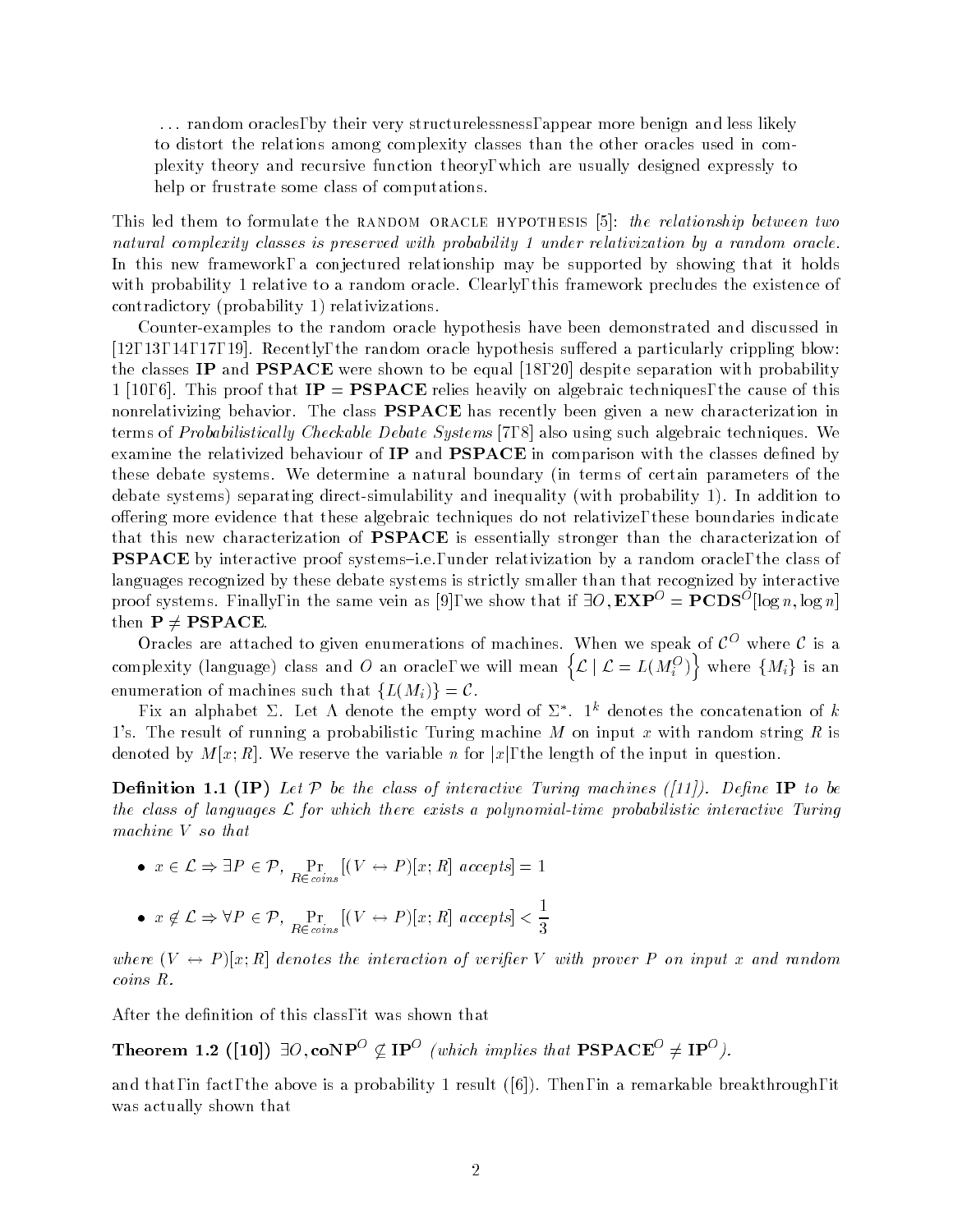#### Theorem 1.3 ([18, 20]) IP = PSPACE.

Recently, using the machinery of [1], Condon *et. al.* gave a new characterization of  $\mathbf{PSPACE}$ in terms of Probabilistically Checkable Debate Systems, defined below.

**Definition** 1.4 For a function  $f : \Sigma^* \to \Sigma^*$ , let  $f(x) \stackrel{\text{def}}{=} f(x) \cdot x$ . A k-player is a function  $P: \Sigma^* \to \Sigma^k$ . Two k-players,  $P_1$  and  $P_2$ , define an l-debate  $D_1(P_1, P_2) \stackrel{\text{def}}{=} P_1 \langle P_1 \rangle$  $\overbrace{P_1 \langle P_2 \langle P_1 \dots \langle \Lambda \rangle \dots \rangle}$ .

**Definition 1.5 ([7, 8])** Define  $PCDS[r(n), a(n)]$  to be the class of languages L for which there exists a probabilistic polynomial time Turing machine  $V$  and polynomials q and l so that

\n- \n
$$
x \in \mathcal{L} \Rightarrow \exists P_1, \forall P_2, \Pr_{R \in \text{coins}} \left[ V^{D(P_1, P_2)}[x; R] \right] \text{ accepts} = 1
$$
\n
\n- \n
$$
x \notin \mathcal{L} \Rightarrow \forall P_1, \exists P_2, \Pr_{R \in \text{coins}} \left[ V^{D(P_1, P_2)}[x; R] \right] \text{ accepts} \right] < \frac{1}{3}
$$
\n
\n

where  $P_1$  and  $P_2$  are  $q(n)$ -players,  $D(P_1, P_2) = D_{l(n)}(P_1, P_2)$  and, in either case, the verifier V uses at most  $O(r(n))$  random bits and examines at most  $O(a(n))$  bits of  $D(P_1, P_2)$ , the debate generated by the two players  $P_1$  and  $P_2$ . If we change the reject criteria so that the second player acts randomly, that is a contribution of the contribution of  $\mathcal{A}$ 

$$
s\ randomly, that is
$$
\n
$$
\bullet \ x \notin \mathcal{L} \Rightarrow \forall P_1, \Pr_{R \in \text{coins}, P_2} \left[ V^{D(P_1, P_2)}[x; R] \text{ accepts} \right] < \frac{1}{3}
$$

then we obtain the class of languages with Random Probabilistically Checkable Debate Systems  $\vert \mathcal{S} \vert$ which we denote  $\mathbb{R} \text{PCDS}[r(n), a(n)]$ .

As mentioned above, we have the following two theorems relating these debate systems and PSPACE.

**Theorem 1.6 ([7]) PSPACE = PCDS**[poly n, poly n] =  $PCDS[\log n, 1]$ .

**Theorem 1.7** ([8]) **PSPACE** = **RPCDS**[poly n, poly n] = **RPCDS**[log n, 1].

# 2 Relativization Results

We concentrate on the behaviour of these classes with respect to a random oracle  $O \in \Omega = 2^{2^{\star}}$ . . The probability measure is defined by independently placing in the oracle with  $\alpha$ probability  $\frac{1}{2}$ . We begin by considering the relationship between  $\mathbf{PUDS}[r(n), a(n)]$  and  $\mathbf{PSPACE}$ .

### 2.1 The Relationship between  $PCDS[r(n), a(n)]$  and  $PSPACE$

Since we are comparing **PSPACE** with smaller classes we consider **PSPACE** to be provided with the weak oracle-access mechanism, that is the oracle tape is a work tape.

Theorem 2.1  $\forall O \subseteq \Sigma^*, \textbf{PCDS}^O[0,\text{poly }n] = \textbf{PSPACE}^O$  .

*Proof:* By simulation.  $\Box$ 

Theorem 2.2  $\forall k, \text{Pro}_{\in \Omega}$   $\left[\mathbf{PSPACE}^O = \mathbf{PCDS}^O[\text{poly }n,n^k]\right] = 0.$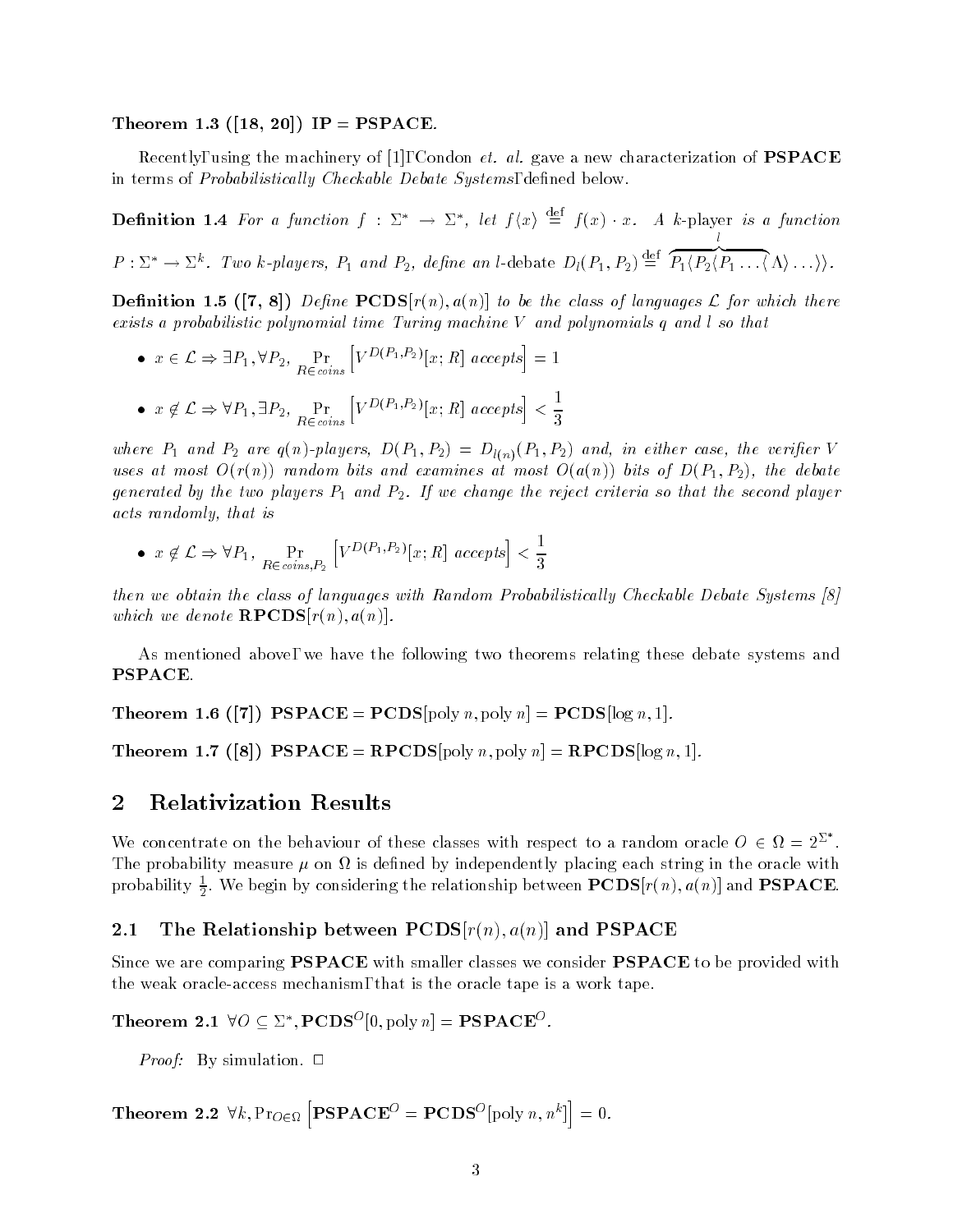*Proof:* We prove in the lemma below that with probability 1,  $NP<sup>O</sup>$  is not even contained in **PCDS**<sup>*O*</sup>[poly n, n<sup>k</sup>]. Since  $\forall O, NP^O \subseteq PSPACE^O$ , this shows that, with probability 1, **PUDS** (poly  $n, n$ ) and **PSPAUL** are different.

Lemma 2.3  $\forall k,$   $\Pr_{O \in \Omega} \left[ \mathbf{NP}^O \subseteq \mathbf{PCDS}^O[\text{poly }n,n^k] \right] = 0.$ 

*Proof:* For an oracle  $O$ , define

define  
\n
$$
\hat{O} = \left\{ x \mid \forall t \in \{0, \dots, |x| - 1\}, x10^t \in O \right\}.
$$

A polynomial-time machine with access to O can efficiently sample from  $\hat{O}$ . If O is a random oracle, then  $\forall x, \Pr_{O \in \Omega} [x \in \hat{O}] = \frac{1}{2^{|x|}}$  so that  $\forall n, \operatorname{Exp}_{O \in \Omega} [ \hat{O}]$  $\rho \in \Omega$   $[|\hat{O} \cap \Sigma^n|] = 1$ . For an oracle A, define<br>  $|\exists y \in \Sigma^{n^{2k}} \cap A\}$ .

$$
\mathcal{L}_{\exists}(A) = \left\{ 1^n \mid \exists y \in \Sigma^{n^{2k}} \cap A \right\}.
$$

Clearly,  $\forall O, \mathcal{L}_{\exists}(\hat{O}) \in \mathbf{NP}^O$ . We show that  $\Pr_{O \in \Omega} [\mathcal{L}_{\exists}(\hat{O}) \in \mathbf{PCDS}^O[\text{poly }n, n^k]] = 0$ . Fix an enumeration of  $\mathbf{PCDS}^{O}[\text{poly }n, n^k]$  verifiers  $\{V_i \mid i \in \mathbb{N}\}\$ . Let  $V_i$  be a verifier of this collection which, for  $n \geq n_0$ , takes at most  $n^i$  time, queries at most  $cn^k$  debate bits and uses some fixed polynomial,  $r(n)$ , amount of randomness. For  $m, i \in \mathbb{N}$ , define

$$
\Omega_m^{(s)} = \left\{ O \in \Omega \mid \left| \hat{O} \cap \Sigma^m \right| = s \right\}.
$$

Then  $\mu(\Omega_m^{(0)}) = (1 - \frac{1}{2^m})^{2^m} \approx \frac{1}{e}$ . Let  $n_1$  be large enough so that  $\frac{2 \cdot n_1^1 \cdot 2^{cn_1}}{n_1^{2k}}$  $\frac{1}{2^{n_1^{2k}}} < \frac{2}{3}$ . Let  $n > n \equiv$  $\max(n_0, n_1)$  and consider the behaviour of  $V_i^{\omega}$  on  $1^n$  with an oracle O selected from  $\Omega_{n^{2k}}^{\omega}$ . One of the following three cases applies:

1. If 
$$
Pr_{O \in \Omega_{n^{2k}}^{(0)}} \left[ \exists P_1, \forall P_2, Pr_{R \in \text{coins}} \left[ V_i^{O,D(P_1, P_2)} [1^n; R] \right] \right] \ge \frac{1}{4}
$$
, then  
\n
$$
\Pr_{O \in \Omega} \left[ \exists P_1, \forall P_2, \Pr_{R \in \text{coins}} \left[ V_i^{O,D(P_1, P_2)} [1^n; R] \right] \right] = 1 \land 1^n \notin \mathcal{L}_{\exists}(\hat{O}) \right] \ge \frac{1}{4} \Pr_{O \in \Omega} \left[ O \in \Omega_{n^{2k}}^{(0)} \right] \approx \frac{1}{4e}. \quad (1)
$$

(Recall that  $\mu(\Omega_{n^{2k}}^{(0)}) \approx \frac{1}{e}$ .)

2. If

$$
\Pr_{O \in \Omega_{n^{2k}}^{(0)}} \left[ \exists P_1, \forall P_2, \Pr_{R \in \text{coins}} \left[ V_i^{O, D(P_1, P_2)} [1^n; R] \text{ accepts} \right] \in [\frac{1}{3}, 1) \right] \ge \frac{1}{4e} \tag{2}
$$

then  $V_i$  is behaving improperly, and evidently does not accept  $L_{\exists}(O)$  for this  $\frac{1}{4e}$  fraction of oracles.

 $\left[3\colon \mathop{\rm If}\nolimits\Pr_{O\in\Omega_{n^{2k}}}|\forall P_1,\exists P_2,\mathop{\rm Pr}\nolimits_{R\in\operatorname{coins}}\left[V_i^{O,D(P_1,P_2)}[1^n;R]\:{\rm accepts}\right]<\frac{1}{3}\right]\geq 0.$  $\left| \right. \geq 1 - \frac{1}{2e}$ , then we show that this set of oracles on which  $V_i$  is successful induces a set of oracles on which  $V_i$  errs. To begin with, we show that for any oracle O, most questions that  $V_i$  asks of O are asked on very few random strings. Fix an oracle O. Let us consider the behaviour of  $V_i$  on a particular random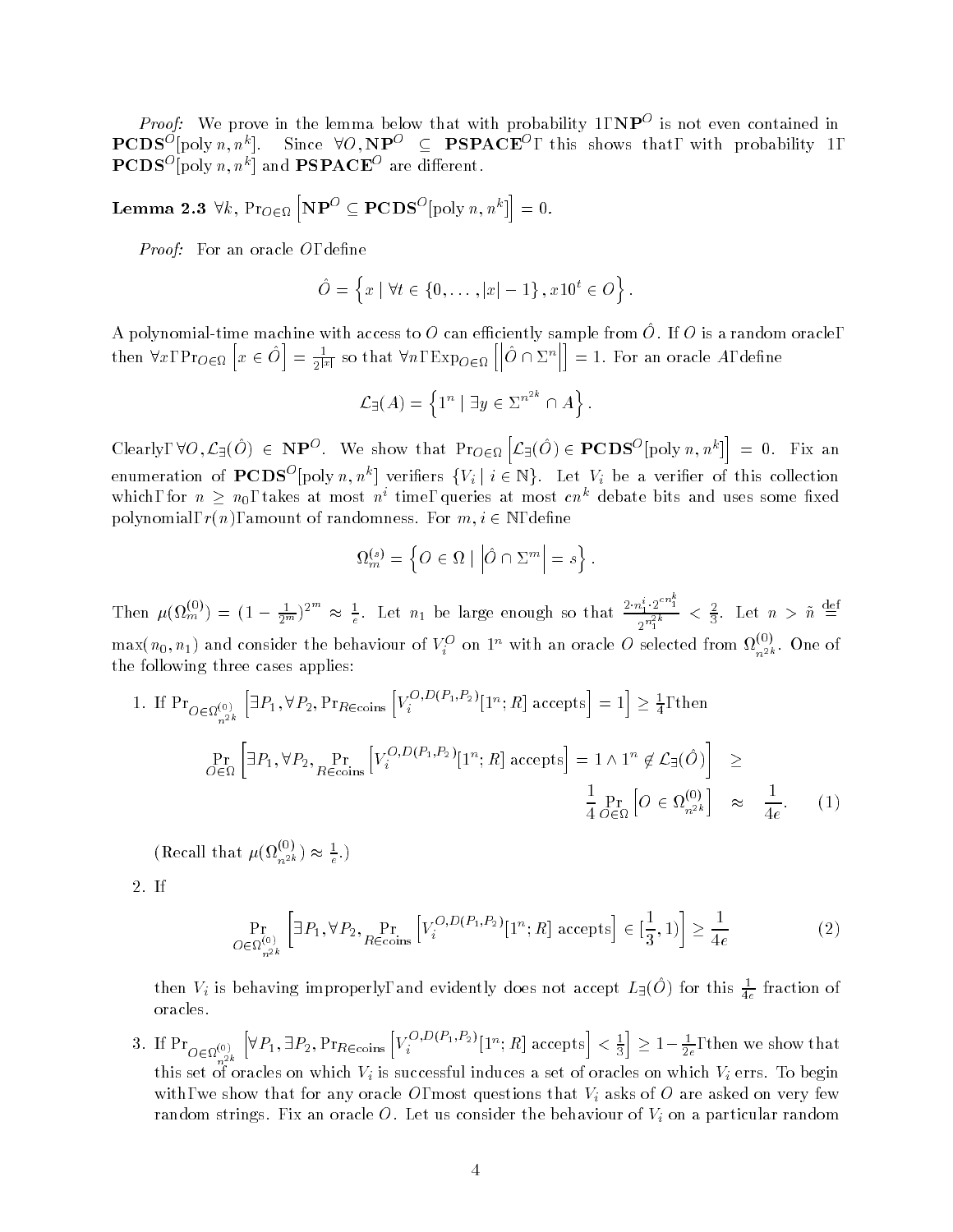string R. Considering all of the possible  $2^{cn^k}$  responses to  $V_i$ 's  $cn^k$  queries<sup>1</sup> to  $D(P_1, P_2)$  and noting that on any one path  $V_i$  may only query  $n^i$  strings of  $O$ , we have that on  $R$  there are a total of at most  $n^i \tcdot 2^{cn^k}$  strings of O that  $V_i$  might query. We then have that

$$
\Pr_{q \in \Sigma^{n^{2k}}} \left[ V_i^O[1^n; R] \text{ queries } q \right] \le \frac{n^i \cdot 2^{cn^k}}{2^{n^{2k}}}.
$$

Define

$$
\mathcal{R}(Q, O) \stackrel{\text{def}}{=} \left\{ R \in \{0, 1\}^{r(n)} \mid \exists q \in Q, \exists D \subseteq \Sigma^*, V_i^{O, D}[1^n; R] \right\} \text{ queries } q \right\}.
$$

Then

$$
\mathop{\rm Exp}_{q\in\Sigma^{n^{2k}}}\left[|\mathcal{R}(\lbrace q \rbrace, O)|\right] \leq \frac{n^i \cdot 2^{r(n)} \cdot 2^{cn^k}}{2^{n^{2k}}}.
$$

Invoking Markov's inequality yields

$$
\forall O, \Pr_{q \in \Sigma^{n^{2k}}} \left[ |\mathcal{R}(\{q\}, O)| \ge \frac{2 \cdot n^i \cdot 2^{r(n)} \cdot 2^{cn^k}}{2^{n^{2k}}} \right] \le \frac{1}{2}
$$

Define  $S_q \equiv \{q1,$  ${q_1, q_{10}, \ldots, q_{10}|q|}$ . Then, because  $\forall q_1 \neq q_2 \in \Sigma^{2cn^k}, S_{q_1} \cap S_{q_2} = \emptyset$  we have that " #

$$
\forall O, \Pr_{q \in \Sigma^{n^{2k}}} \left[ |\mathcal{R}(S_q, O)| > \frac{2 \cdot n^i \cdot 2^{r(n)} 2^{cn^k}}{2^{n^{2k}}} \right] \leq \frac{1}{2}.
$$

Now, define  $\Omega_m^{(1)} \stackrel{\text{def}}{=} \left\{ O \in \Omega \mid \left| \hat{O} \cap \Sigma^m \right| = 1 \right\}$ . Then  $\mu(\Omega_m^{(1)}) \approx \frac{1}{e}$ . Let  $E(O)$  be the event that  $\forall P_1, \exists P_2, \text{Pr}_{R \in \text{coins}} \left[ V_i^{O, D(P_1, P_2)} \right[ 1^n; R \right]$  accepts  $\left| \langle \frac{1}{3} \rangle \right.$  Then we may c

$$
\Pr_{O \in \Omega_{n^{2k}}^{(0)}, q \in \Sigma^{n^{2k}}} \left[ E(O) \bigwedge |\mathcal{R}(S_q, O)| < \frac{2 \cdot n^i \cdot 2^{r(n)} \cdot 2^{cn^k}}{2^{n^{2k}}} \right] \ge
$$
\n
$$
\Pr_{O \in \Omega_{n^{2k}}^{(0)}} \left[ E(O) \right] + \Pr_{O \in \Omega_{n^{2k}}^{(0)}, q \in \Sigma^{n^{2k}}} \left[ |\mathcal{R}(S_q, O)| < \frac{2 \cdot n^i \cdot 2^{r(n)} \cdot 2^{cn^k}}{2^{n^{2k}}} \right] - 1 \ge
$$
\n
$$
(1 - \frac{1}{2e}) + (1 - \frac{1}{2}) - 1 \ge
$$
\n
$$
\frac{1}{4}.
$$

When the two above events occur we can conclude that

$$
\forall P_1, \exists P_2, \Pr_{R \in \text{coins}} \left[ V_i^{O \cup S_q, D(P_1, P_2)}[1^n; R] \text{ accepts} \right] < \frac{1}{3} + \frac{2 \cdot n^i \cdot 2^{cn^k}}{2^{n^{2k}}}.
$$

Notice that if O and q are chosen uniformly from  $\Omega_m^{(0)}$  and  $\Sigma^m$ , respectively, then  $O \cup S_q$  is uniform on  $\Omega_m^{\cdot \cdot}$ . Therefore, for  $n > n$ ,

$$
\Pr_{O \in \Omega_{n^{2k}}^{(1)}} \left[ \forall P_1, \exists P_2, \Pr_{R \in \text{coins}} \left[ V_i^{O \cup S_q, D(P_1, P_2)} [1^n; R] \text{ accepts} \right] < 1 \right] \ge \frac{1}{4}
$$

There are at most 2<sup>cn</sup> responses to  $V_i$ 's queries even if  $V_i$  is *adaptive* (so that the  $i + 1$ st query may depend on the answer to the ith query).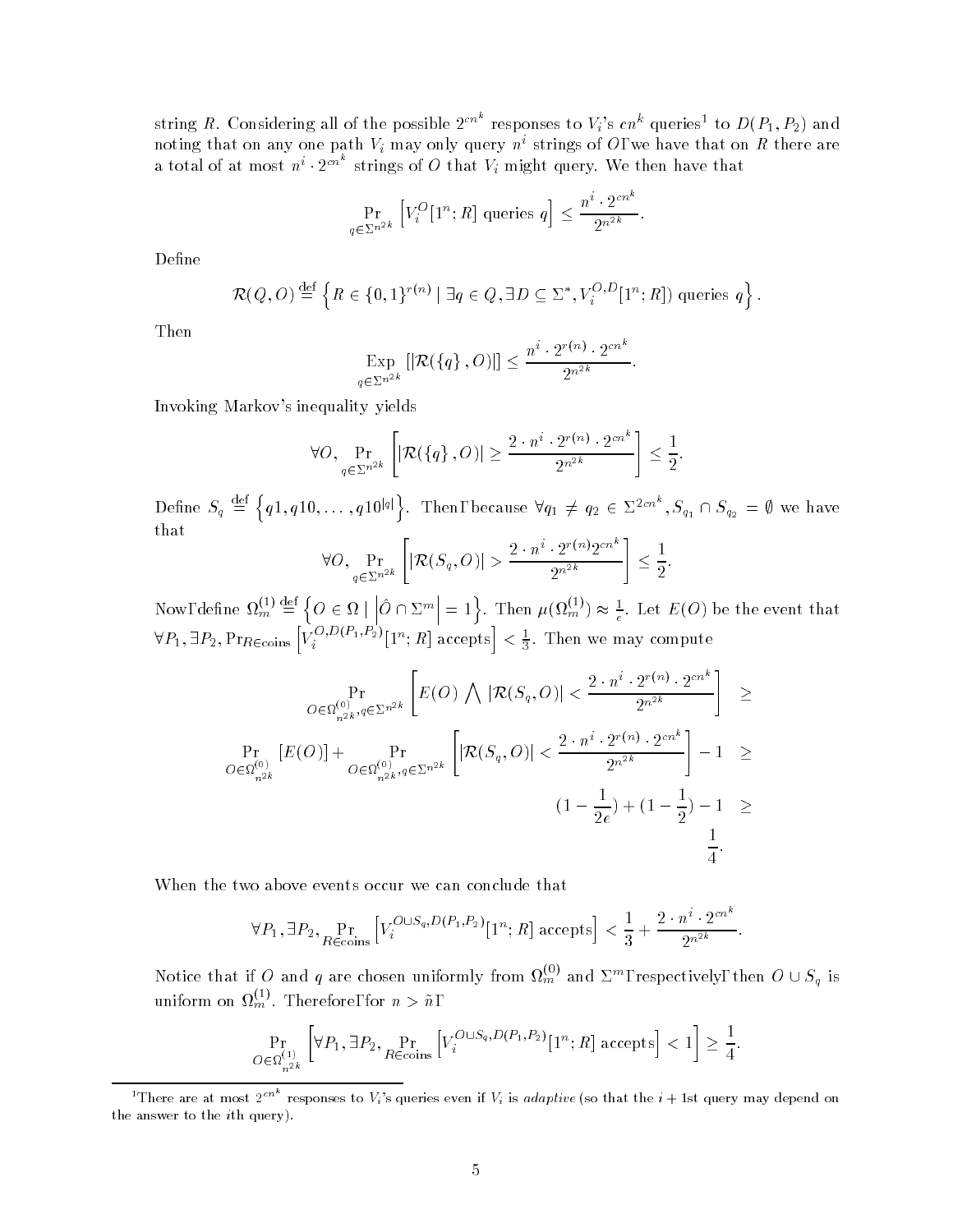Since  $O \in \Omega_m^{(1)}$  implies  $1^n \in \mathcal{L}_{\exists}(\hat{O}),$ 

$$
\in \Omega_m^{\mathcal{D}} \text{ implies } \Gamma^{\kappa} \in \mathcal{L}_{\exists}(O),
$$
\n
$$
\Pr_{O \in \Omega} \left[ \forall P_1, \exists P_2 \Pr_{R \in \text{coins}} \left[ V_i^{O, D(P_1, P_2)} [1^n; R] \text{ accepts} \right] \neq 1 \land 1^n \in \mathcal{L}_{\exists}(\hat{O}) \right] \ge \frac{1}{4} \cdot \frac{1}{e}. \tag{3}
$$

Let n be the event that 9P1; 8P2; V O;D(P1;P2 ) i [1<sup>n</sup> ] accepts () 1<sup>n</sup> <sup>2</sup> L9(O^). From (1), (2) and (3) it follows that for  $n > \tilde{n}$ .

$$
\Pr_{O \in \Omega} [t, n] < 1 - \frac{1}{4e}.
$$

Furthermore, for  $m>n^i$ ,  $n_i$  and  $n_i$  are independent (or use Lemma 1 of [5]). Hence, for any  $V_i$ ,

$$
\Pr_{O \in \Omega} \left[ L(V_i^O) = \mathcal{L}_{\exists}(\hat{O}) \right] \le
$$

$$
\prod_{j=\tilde{n}}^{\infty} \Pr_{O \in \Omega} \left[ , _{2^{j^j}} \right] = 0.
$$

Finally,

$$
\Pr_{O\in\Omega}\left[\exists V^O_i,L(V^O_i)=\mathcal{L}_\exists(\hat{O})\right]\leq\sum_i\Pr_{O\in\Omega}\left[L(V^O_i)=\mathcal{L}_\exists(\hat{O})\right]=0
$$

so that

$$
\Pr_{O \in \Omega} [\mathbf{NP}^O \subseteq \mathbf{PCDS}^O[\text{poly }n, n^k]] = 0.
$$

 $\Box$ 

Reiterating, from the fact that  $\forall O, NP^{O} \subseteq PSPACE^{O}$  and the above lemma we have the desired theorem.  $\square$ 

## 2.2 The Relationship between  $PCDS[r(n), a(n)]$  and IP

**THEOREM 2.4** Consider the two classes **IP** and  $\mathbf{F} \cup \mathbf{D}$ S[poly n, n | | we have

1. Pro2000 -- $\left[\mathbf{IP}^{\scriptscriptstyle O}\subset \mathbf{PCDS}^{\scriptscriptstyle O}[\text{poly }n,n^k]\right]=0,$ 2.  $\Pr_{O \in \Omega} [\text{PCDS}^O[\text{poly }n, n^k] \subseteq \text{IP}^O] = 0$ 

Proof:

- 1. Using Lemma 2.3 and the fact that  $\forall O \in \Omega$ ,  $NP^O \subseteq IP^O$  we have the desired statement.
- 2. This follows from [6] and the fact that  $\forall O, \text{coNTIME}^{\{\}n} \subseteq \text{IP}^{\{\}O} \Rightarrow \text{coNP}^{\{\}O} \subseteq \text{IP}^{\{O}}.$

 $\Box$ 

2.3 The Relativized Relationship between  $\text{RPCDS}[r(n), a(n)]$  and  $\text{IP}, \text{PCDS}[r(n), a(n)]$ Theorem 2.5  $\forall O, IP^O = \textbf{RPCDS}^O[\text{poly }n, \text{poly }n] = \textbf{RPCDS}^O[0, \text{poly }n]$ .

*Proof:* By simulation.  $\Box$ 

Consider the classes  $\mathbf{R}\mathbf{F}\mathbf{C}\mathbf{D}\mathbf{S}$  poly  $n,n$  and  $\mathbf{H}\mathbf{F}$ .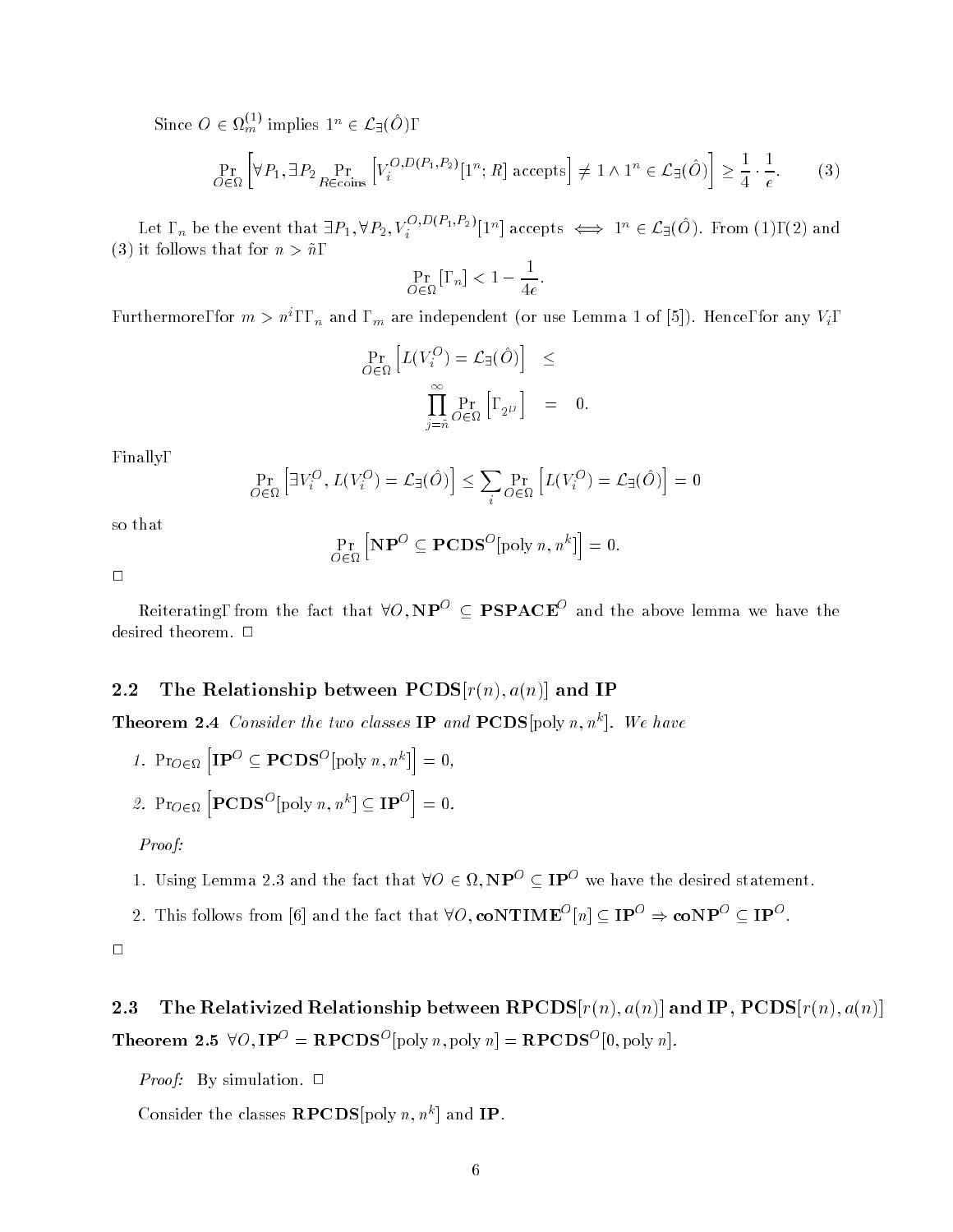

 $RPCDS^{O}$ [poly n, n<sup>k</sup>]

Figure 1: The Relativized World.

Theorem 2.6  $\forall k, \text{Pro}_{\in \Omega}$   $\left[\mathbf{RPCDS}^O[\text{poly }n, n^k] = \mathbf{IP}^O\right] = 0$ 

*Proof:* We have that  $\forall O, \mathbf{RPCDS}^O[\text{poly } n, n^k] \subseteq \mathbf{PCDS}^O[\text{poly } n^k]$  so that Lemma 2.3 yields the desired result.  $\Box$ 

Theorem 2.7 For  $a(n) = \omega(\log n)$ ,

 $\Pr[\left[\text{PCDS}^{O}[r(n), a(n)] \subseteq \text{RPCDS}^{O}[\text{poly }n, \text{poly }n]\right] = 0.$  $-$ 

*Proof:*  $\forall O$ , **coNTIME**<sup>*O*</sup>[ $a(n)$ ]  $\subseteq$  **PCDS**<sup>*O*</sup>[ $r(n)$ ,  $a(n)$ ] but, by argument similar to that of  $\mathcal{L}$  . The contract of the contract of the contract of the contract of the contract of the contract of the contract of the contract of the contract of the contract of the contract of the contract of the contract of th show that<br>r

$$
\Pr_{O \in \Omega} \left[ \exists \mathcal{L} \in \mathbf{coNTIME}^O[a(n)] - \mathbf{RPCDS}^O[\text{poly }n, \text{poly }n] \right] = 1.
$$

 $\Box$ 

Figure 1 shows the probability 1 relationships between these classes.

### 2.4 The Relationship between  $PCDS[r(n), a(n)]$  and  $EXPTIME$

An oracle equating NP and EXP has been discovered by Heller [16].

Theorem 2.8 ([16])  $\exists O \subseteq \Sigma^*$  so that  $\text{EXP}^O = \text{NP}^O$ .

Fortnow [9] has shown the following theorem relating the existence of an oracle equating **PCP**[log n, 1] (see [1]) and **EXP** to the **P**  $\frac{?}{=}$  **NP** question.

**Theorem 2.9 ([9])** If  $\exists O \subseteq \Sigma^*$  so that  $\mathbf{PCP}^O[\log n, 1] = \mathbf{EXP}^O$  then  $\mathbf{P} \neq \mathbf{NP}$ .

We prove a similar result for the class  $\mathbf{PCDS}[\log n, \log n]$ .

Theorem 2.10 If  $\exists O \subseteq \Sigma^*$  so that  $\text{PCDS}^O[\log n, \log n] = \text{EXP}^O$  then  $\textbf{P} \neq \text{PSPACE}$ .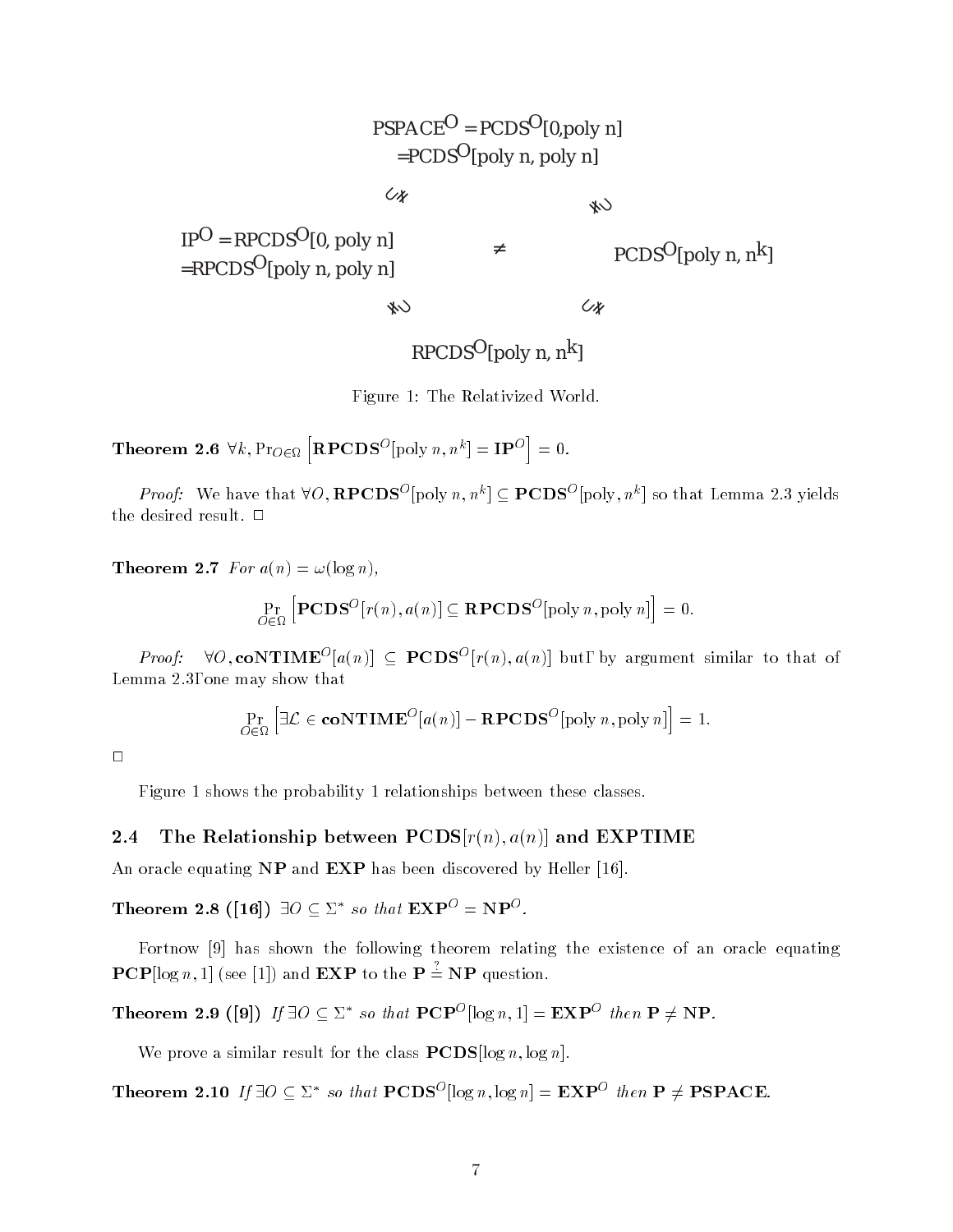*Proof:* Let O be an oracle so that  $PCDS$   $log n, log n = L\Lambda P$ . Assume, for contradiction that **P** = **PSPACE**. Let  $\mathcal{L}$  be a  $\leq_p$ -complete language for  $\mathbf{EXP}^O$ . We show that  $\mathcal{L} \in \mathbf{P}^O$ Assume, for contradiction<br>We show that  $\mathcal{L} \in \mathbf{P}^O$ and conclude that  $\mathbf{P}^+ = \mathbf{E} \mathbf{\Lambda} \mathbf{P}^+$ , which contradicts the time hierarchy theorem [15]. Let V be a **PCDS**<sup>O</sup>[log n, log n] verifier for L. We construct  $D^{O}$ , a deterministic polynomial time machine so that  $L(D^{\mathcal{O}}) = \mathcal{L}$ .  $D^{\mathcal{O}}$ , given input w, writes down the entire computation tree  $\mathfrak{T}$  of  $V[w]$ , answering  $V[w]$ 's questions to O by actual questions to O and branching at those nodes where  $V[w]$  receives debate tape answers. Notice that choice of a pair  $(P_1, P_2)$  determines a path in  $\mathfrak{T}$ . This path is satisified if  $V[w]$  accepts with these responses. Because  $V[w]$  uses  $O(\log n)$  random bits and receives  $O(\log n)$  bits back from the debate tape, the total size of  $\mathfrak T$  is polynomial in  $|w|$ .  $\mathfrak T$  contains no queries to O.  $D^O$  would now like to determine if  $\exists P_1, \forall P_2$ , the induced path in  $\mathfrak T$  is satisfied. Fortunately, this is a PSPACE decision problem, which can be solved in polynomial time because no queries to  $O$ .  $D^O$  would now lik<br>Fortunately, this is a  $\mathbf{PSPACE}$  deci<br> $\mathbf{P} = \mathbf{PSPACE}$ . Hence,  $\mathcal{L} \in \mathbf{P}^O$  and and  $\mathbf{LAP}^{\perp} = \mathbf{P}^{\perp}$ , contradicting the time merarchy theorem.  $\Box$ 

#### 3 Direction for Future Research

The discovery of simulation techniques which do not relativize (with probability 1) is astonishing. This leads us to question the meaning of relativization in general. One would like to distill the essential non-relativizing ingredient of these algebraic techniques. This may be done by presentation of (perhaps contrived) complexity classes with a somehow simpler (algebraic) proof of equality which exhibit this behaviour. Alternatively, this may be done by presentation of a new framework (perhaps just a new oracle-access mechanism [9]), analogous to relativization, in which these techniques behave well.

# 4 Acknowledgements

We would like to thank Joan Feigenbaum and Lance Fortnow for helpful discussions. We would also like to thank the anonymous referees, who gave an improved proof of Theorem 2.4(2) and improved the general presentation.

# References

- [1] S. Arora, C. Lund, R. Motwani, M. Sudan, and M. Szegedy. Proof verication and the hardness of approximation problems. In Proceedings of the Thirty Third Symposium on Foundations of  $Computer Science, pages 14–23. IEEE, 1992.$
- [2] L. Babai. Trading group theory for randomness. In Proceedings of the Seventeenth ACM Symposium on the Theory of Computing, pages  $421–429$ . ACM, 1985.
- [3] L. Babai and S. Moran. Arthur-merlin games: a randomized proof system, and a hierarchy of complexity classes. Journal of Computer and System Sciences,  $36(2):254{-}276$ , 1988.
- [4] T. Baker, J. Gill, and R. Solovay. Relativizations of the P = NP question. SIAM Journal on  $Computing, 4(4):431–442, 1975.$
- [5] C. Bennett and J. Gill. Relative to a random oracle A,  $P^A \neq NP^A \neq$  co-NP<sup>A</sup> with probability 1. SIAM Journal on Computing,  $10(1):96-113, 1981$ .
- [6] B. Chor, O. Goldreich, and J. Hastad. The random oracle hypothesis is false. Manuscript.